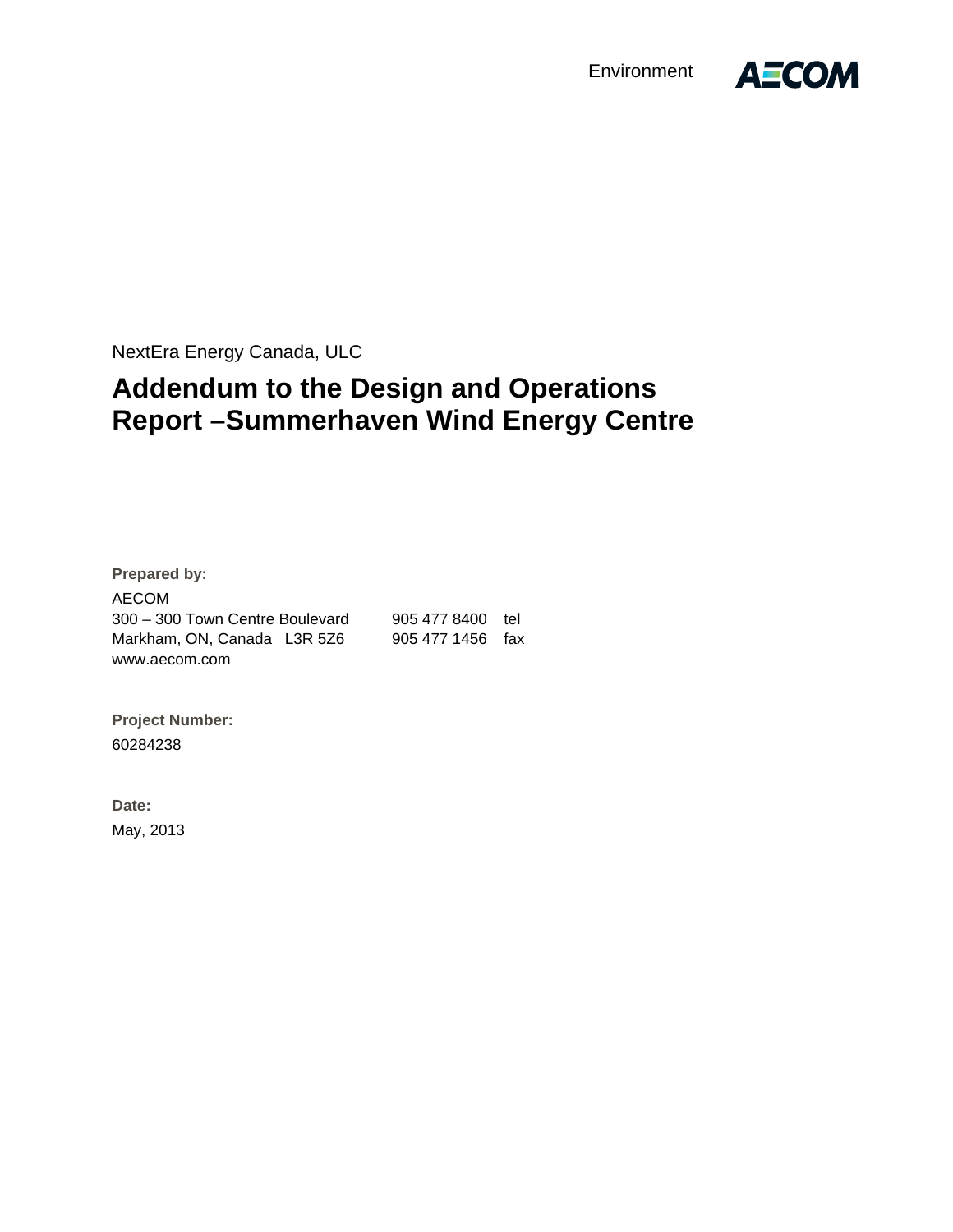## **Table of Contents**

|    |     |  | page |
|----|-----|--|------|
| 1. |     |  |      |
|    |     |  |      |
|    | 1.2 |  |      |
| 2. |     |  |      |
| 3. |     |  |      |
| 4. |     |  |      |

## **List of Figures**

|--|--|--|

## **List of Tables**

## **Glossary of Terms**

NextEra ...................... NextEra Energy Canada, ULC The Project................Summerhaven Wind Energy Centre REA.............................. Renewable Energy Approval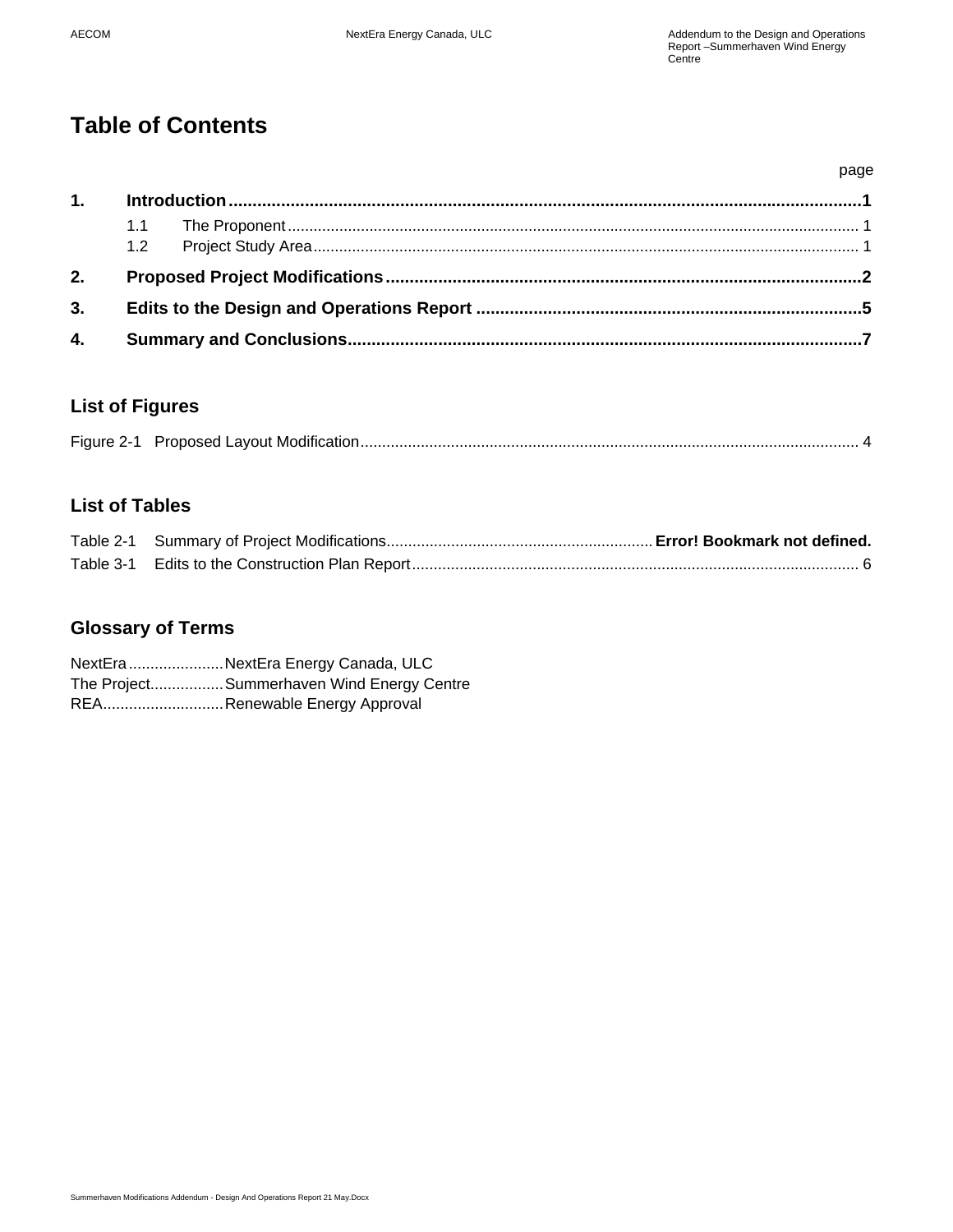## **1. Introduction**

Summerhaven Wind, LP (Summerhaven) a wholly owned subsidiary of NextEra Energy Canada, ULC (NextEra), is constructing a wind energy project in the vicinity of the community of Nanticoke, in Haldimand County, Ontario. The Project received a Renewable Energy Approval (REA) from the Ministry of the Environment on March 16, 2012 and a subsequent amendment approval on January 2, 2013. The following sections of this Addendum Report describe the proposed modification to the Project and resulting changes to the originally approved Design and Operations Report.

## **1.1 The Proponent**

The Project will be owned and operated by Summerhaven Wind, LP, a subsidiary of NextEra. NextEra's indirect parent company is NextEra Energy Resources, LLC. The proponent has not changed from the initial REA submission.

The primary contacts for the Project are as follows:

| <b>Project Proponent</b>               | <b>Project Consultant</b>    |
|----------------------------------------|------------------------------|
| Thomas Bird                            | Marc Rose                    |
| Environmental Services Project Manager | Senior Environmental Planner |
| 390 Bay Street, Suite 1720             | AECOM                        |
| Toronto, Ontario, M5H 2Y2              | 300-300 Town Centre Blvd.    |
|                                        | Markham, Ontario L3R 5Z6     |
| Phone:416-364-9714                     |                              |
| Email: thomas.bird@nexteraenergy.com   | Phone: 905-477-8400 x388     |
| Website: www.NextEraEnergyCanada.com   | Email:marc.rose@aecom.com    |

#### **1.2 Project Study Area**

The proposed Project is located in the vicinity of the community of Nanticoke, in Haldimand County, Ontario. The Project Study Area has not changed from the original REA submission.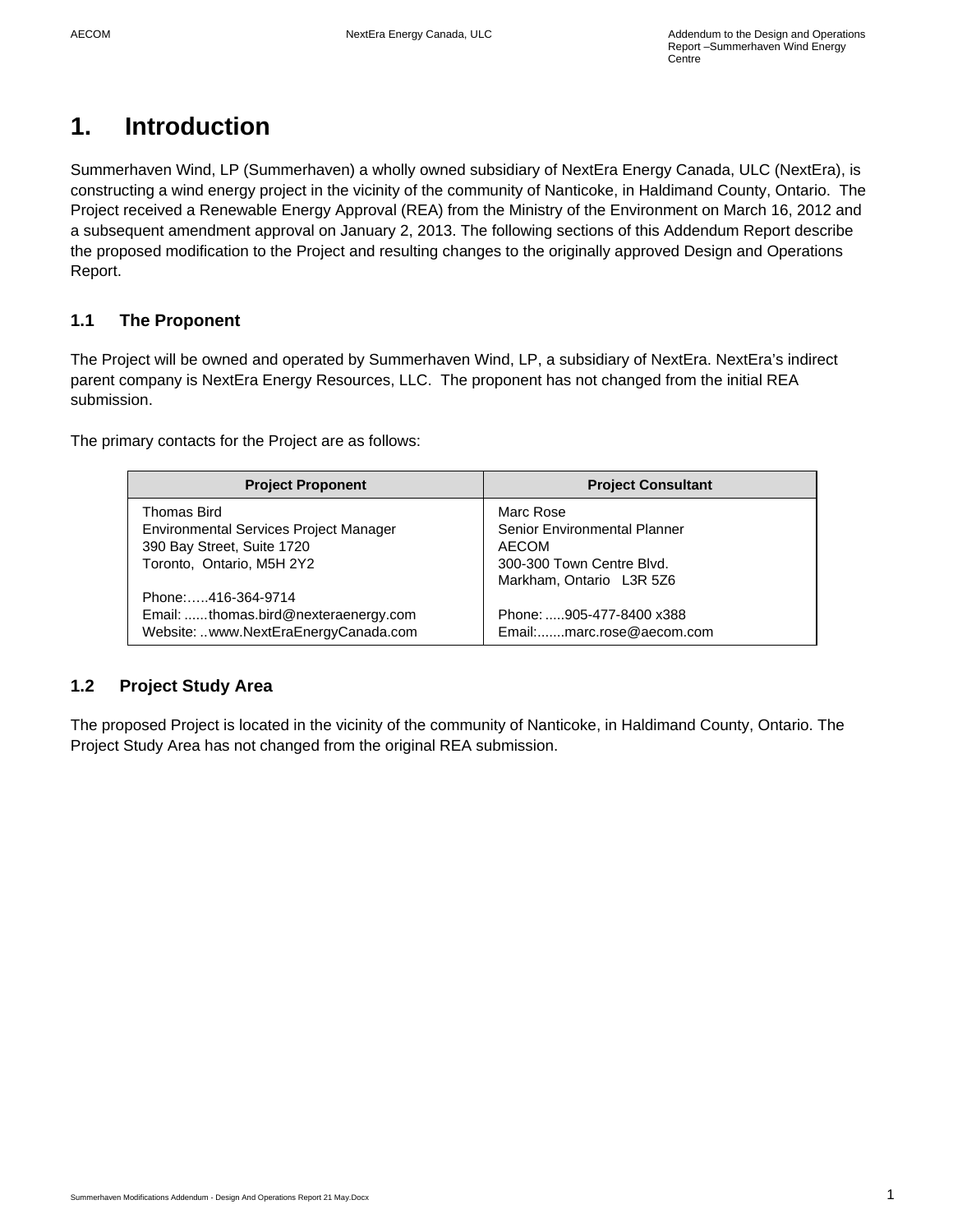# **2. Proposed Project Modifications**

The proposed modification to the Project includes constructing a new access road and collection cables on Lot 8, Concession 2 from Haldimand Road 3 (Rainham Road) north to Turbines 38 and 39. The new access road and collection cabling will be constructed within the construction disturbance area illustrated on **Figure 2-1**. No other changes will be made to the Project Location or infrastructure.

The proposed Project modification is summarized in **Table 2-1** which documents the following:

- 1. A description of the modification and a rationale for the proposed modification; and
- 2. New potential environmental effects and corresponding mitigation measures.

**Figure 2-1** illustrates the proposed modification.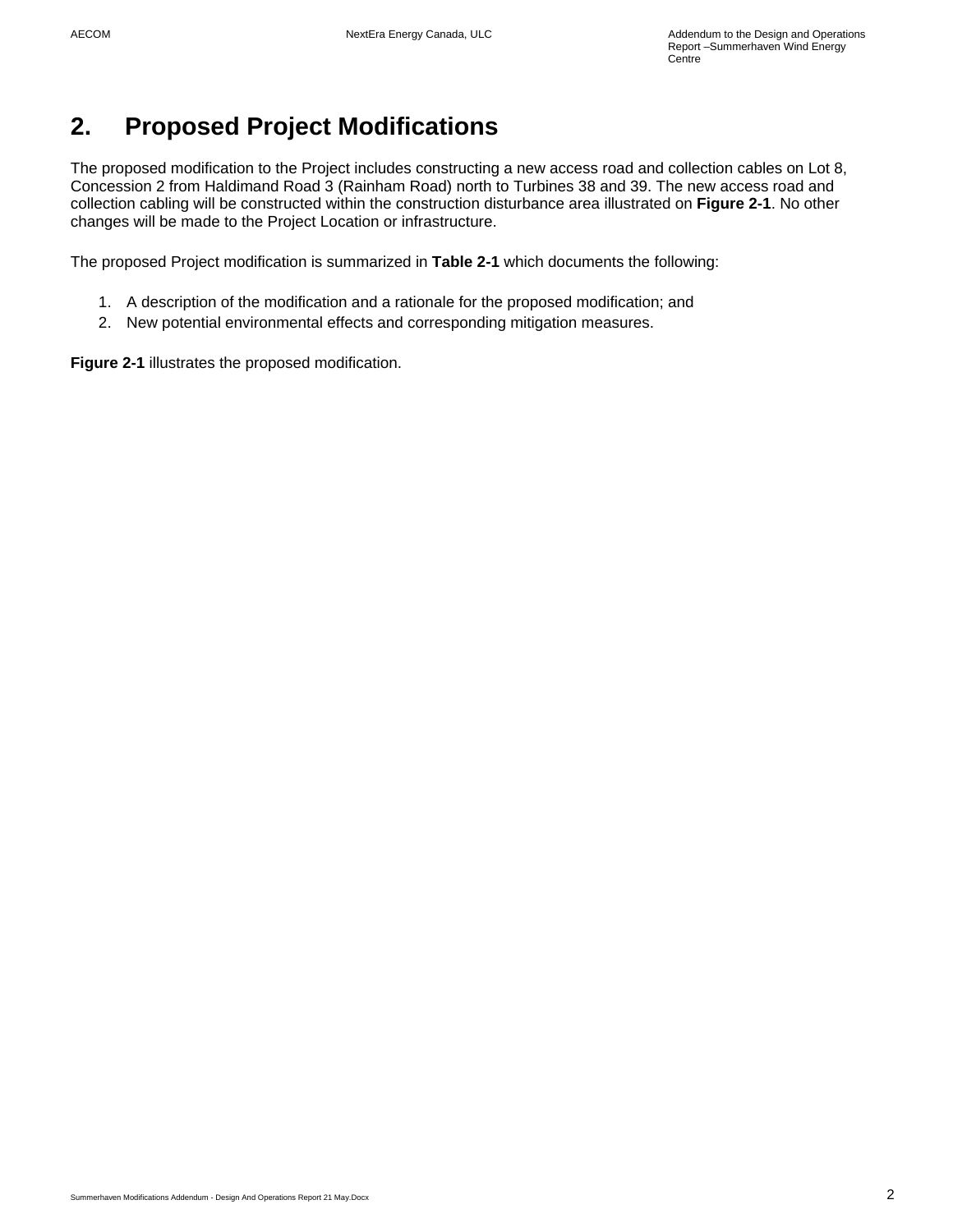**New Mitigation Measures** 

#### **Table 2-1 Summary of Project Modification**

| <b>Proposed Modification</b>            | <b>Rationale for Proposed Modification</b>                                                                                                                                                                     | <b>New Potential Environmental Effects</b>                                  |     |
|-----------------------------------------|----------------------------------------------------------------------------------------------------------------------------------------------------------------------------------------------------------------|-----------------------------------------------------------------------------|-----|
| Construction of a new access road and   | To allow for construction of two turbine locations (Turbine 38 and 39) to proceed                                                                                                                              | None – no new natural heritage or water body features within 120 m; Stage 2 | N/A |
|                                         | collection cabling on Lot 8, Concession 2, from while Stage 3 archaeological assessments on the original access road to the east of archaeological assessments are on-going for new access road to confirm the |                                                                             |     |
| Haldimand Road 3 (Rainham Rd.) north to | the turbine locations are completed.                                                                                                                                                                           | absence of archaeological resources.                                        |     |
| Turbines 38 and 39.                     |                                                                                                                                                                                                                |                                                                             |     |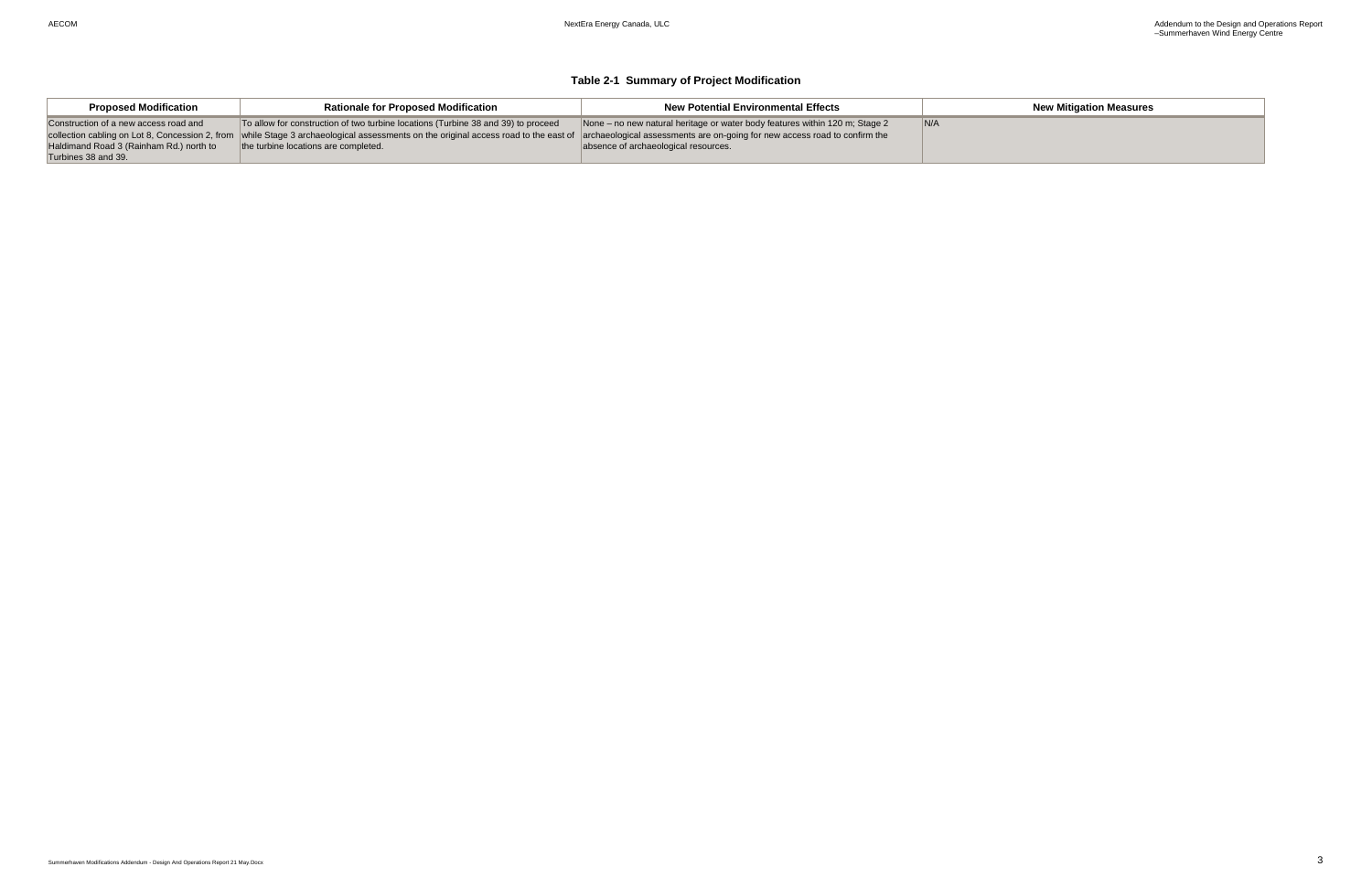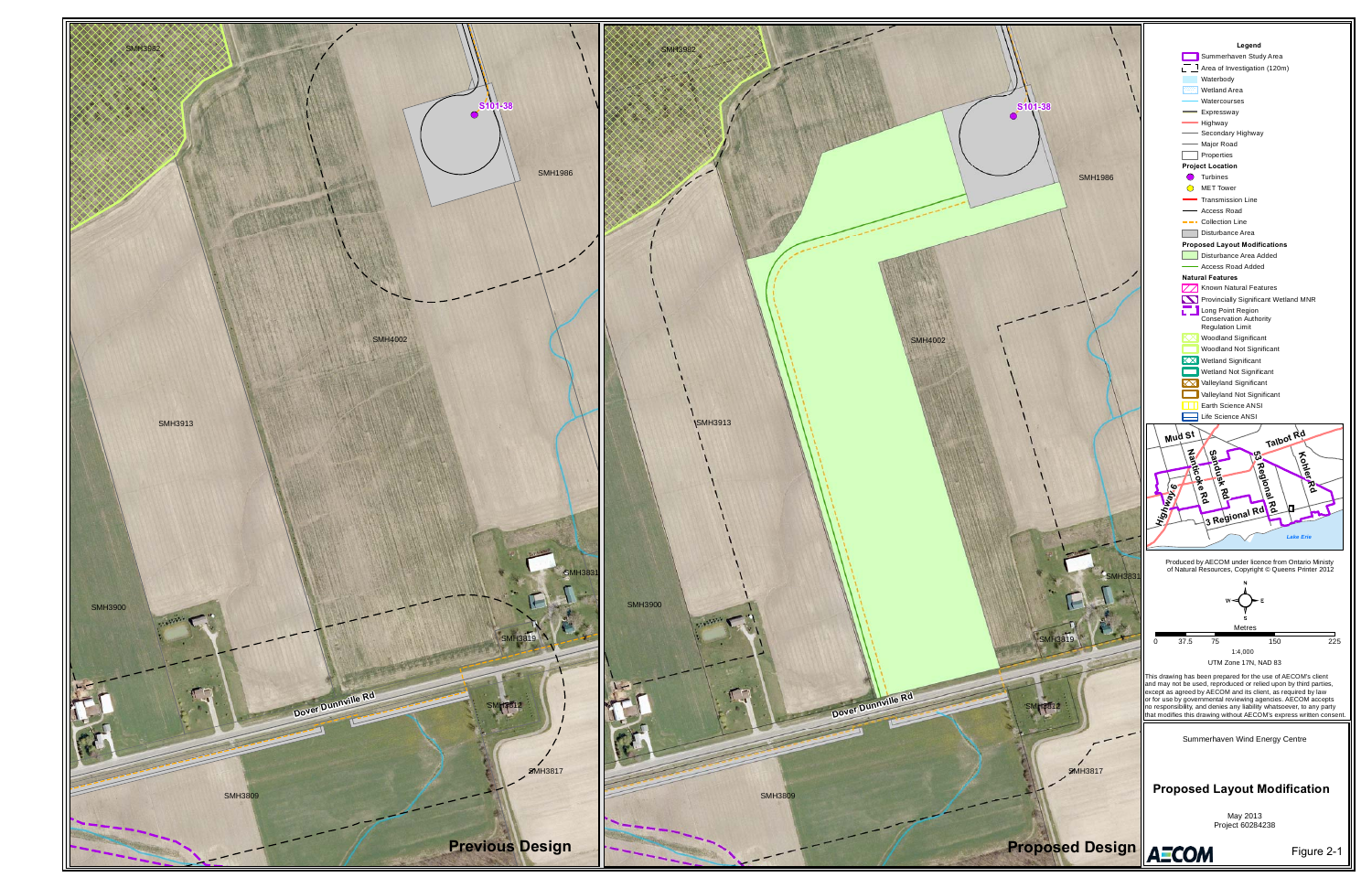# **3. Edits to the Design and Operations Report**

**Table 3-1** documents the edits to the Design and Operations Report resulting from the modification described above.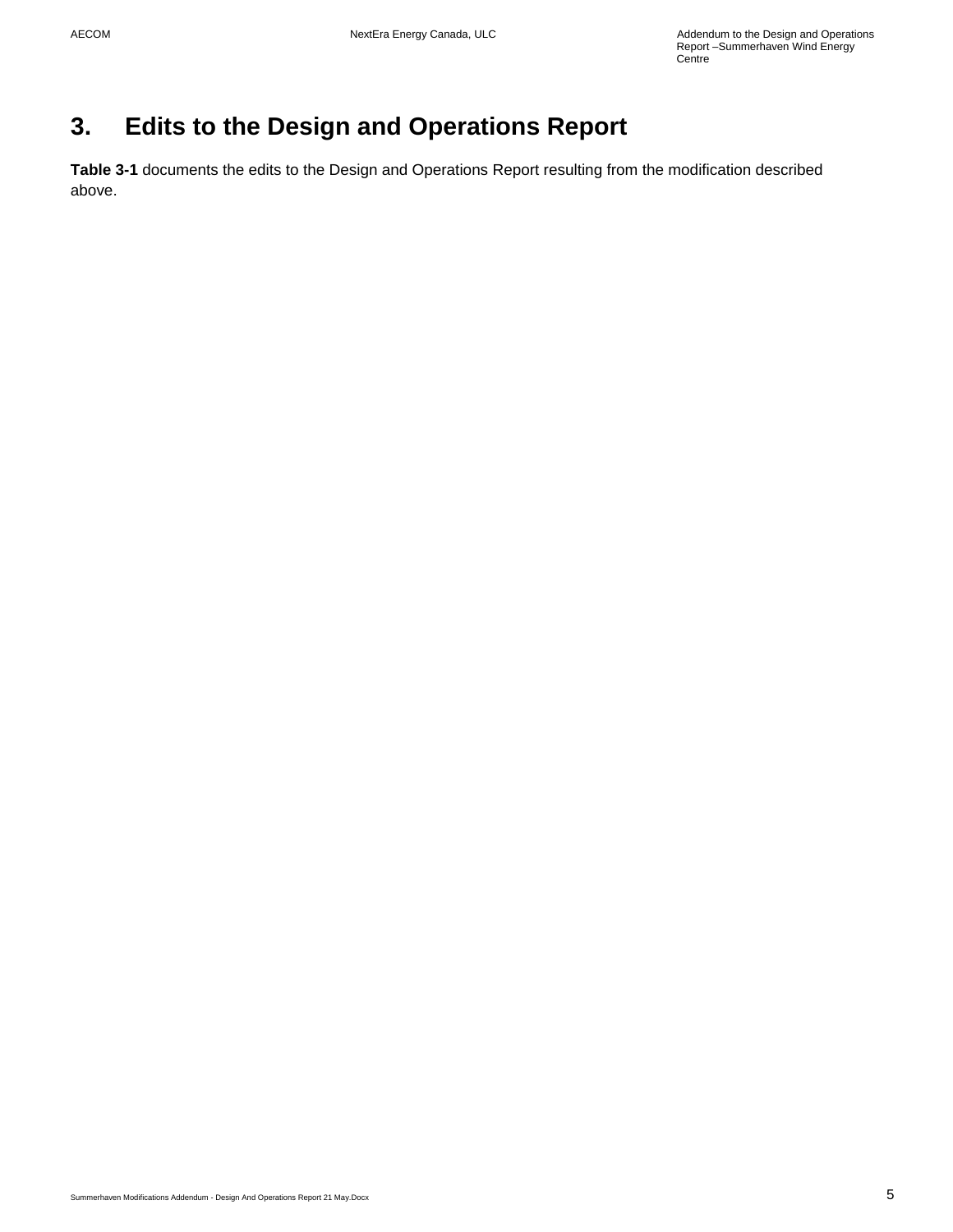### **Table 3-1 Edits to the Design and Operations Report**

| Section /<br>Page                           | <b>Original Text</b>                                                               |                                                                                                    | <b>Revised Text</b>                                                                    |                                                                                                           |
|---------------------------------------------|------------------------------------------------------------------------------------|----------------------------------------------------------------------------------------------------|----------------------------------------------------------------------------------------|-----------------------------------------------------------------------------------------------------------|
| Section 1.1/<br>page 3/Table                | <b>Access Roads</b><br>Length of 7.3m-Wide Roads                                   | 11.6 km                                                                                            | <b>Access Roads</b><br>Length of 7.3m-Wide Roads                                       | 11.6 km 12.4 km                                                                                           |
| Section 1.1/<br>page 3/Table                | <b>Electrical Transformers</b><br>and Cables<br>34.5 kV Collector System<br>Cables | 132 km (60 km overhead, 54<br>km underground trenched, 3<br>km underground directional<br>drilled) | <b>Electrical Transformers and</b><br><b>Cables</b><br>34.5 kV Collector System Cables | 132 km (60 km overhead, 54 km<br>54.8 km underground trenched,<br>3 km underground directional<br>drilled |
| <b>Section</b><br>$3.0$ /page<br>10/Table 5 | <b>Access Roads</b><br>Length of 7.3m-Wide Roads                                   | 11.6 km                                                                                            | <b>Access Roads</b><br>Length of 7.3m-Wide Roads                                       | 11.6 km 12.4 km                                                                                           |
| <b>Section</b><br>$3.0$ /page<br>10/Table 5 | <b>Electrical Transformers</b><br>and Cables<br>34.5 kV Collector System<br>Cables | 132 km (60 km overhead, 54<br>km underground trenched, 3<br>km underground directional<br>drilled) | <b>Electrical Transformers and</b><br><b>Cables</b><br>34.5 kV Collector System Cables | 132 km (60 km overhead, 54 km<br>54.8 km underground trenched.<br>3 km underground directional<br>drilled |